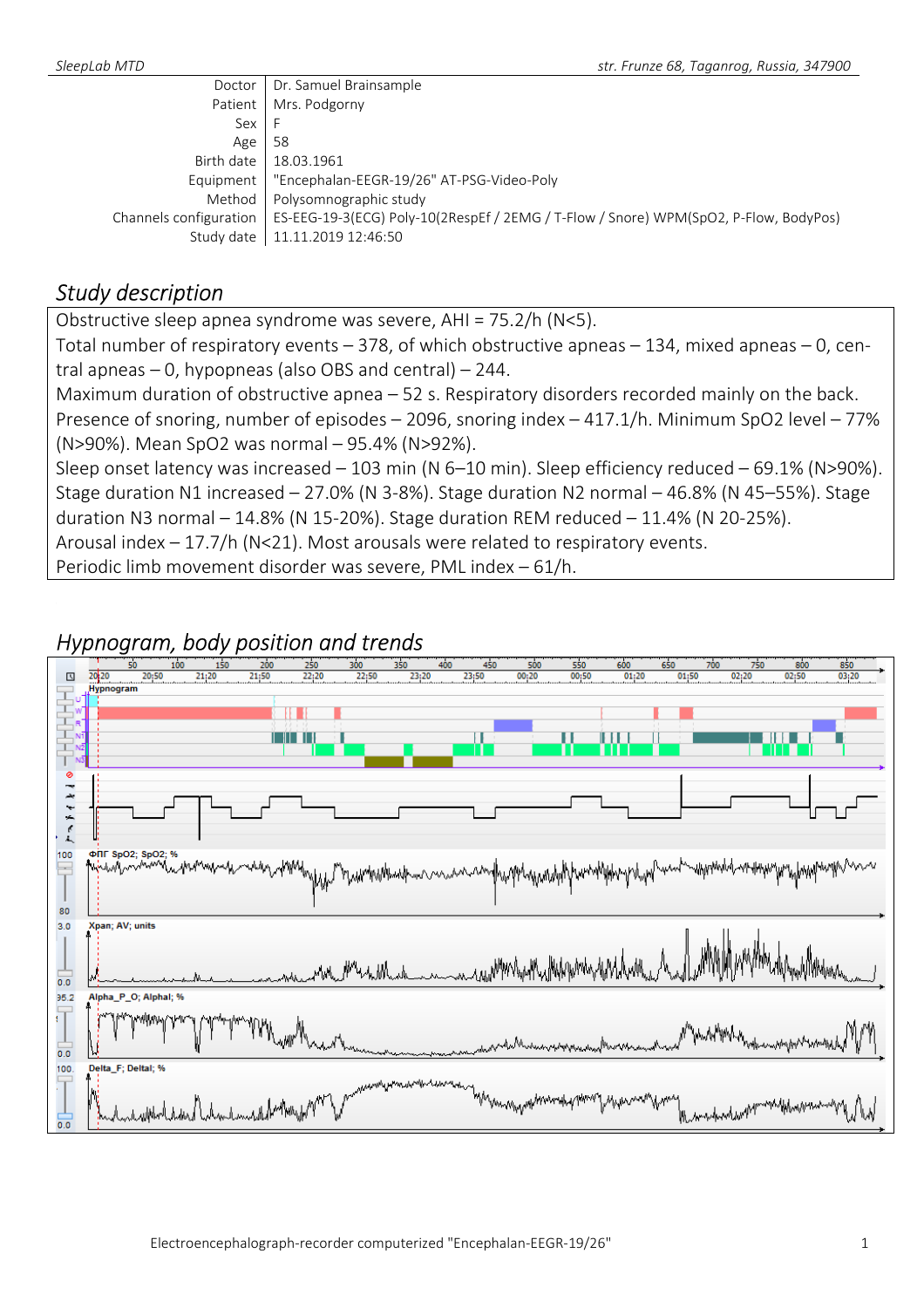### *Sleep statistics*

| Study information                  |               | Sleep events statistics           |       |  |  |
|------------------------------------|---------------|-----------------------------------|-------|--|--|
| Calculated parameter               | Value         | Calculated parameter              | Value |  |  |
| Date of recording                  | July 26, 2019 | Number of apnea                   | 134   |  |  |
| Light off (HH:MM)                  | 20:19         | Number of hypopnea                | 244   |  |  |
| Light on (HH:MM)                   | 03:36         | Number of apnea+hypopnea          | 378   |  |  |
| Total recording time (TRT) (HH:MM) | 07:16         | Apnea index /h                    | 26,7  |  |  |
| Total sleep time (TST) (HH:MM)     | 05:01         | Hypopnea index /h                 | 48,6  |  |  |
| Sleep onset (HH:MM)                | 21:57         | Apnea+hypopnea index /h           | 75,2  |  |  |
|                                    |               | Respiratory disorders index (RDI) | 75,2  |  |  |
| Sleep data                         |               | Arousals                          | 89    |  |  |
| Sleep latency, min                 | 97            | Arousals index /h                 | 17,7  |  |  |
| N1 latency, min                    | $\mathbf 0$   | LM number                         | 14    |  |  |
| N2 latency, min                    | 6             | LM index /h                       | 2,8   |  |  |
| N3 latency, min                    | 52            | PLM number                        | 308   |  |  |
| REM latency, min                   | 124           | PLM index /h                      | 61,3  |  |  |
| Sleep efficiency, %                | 69,1          | Snoring number                    | 2096  |  |  |
| Awakenings                         | 10            | Snoring index /h                  | 417,1 |  |  |
| Wake after sleep onset (WASO), min | 38            | SpO2 baseline                     | 96    |  |  |

| Body position | Duration | % from TST | Sleep stage    | Duration | % from TST | Norm      |
|---------------|----------|------------|----------------|----------|------------|-----------|
| Supine        | 02:41:00 |            | <b>REM</b>     | 35       |            | $20 - 25$ |
| Left          | 01:02:30 |            | N1             | 82       |            | $3 - 8$   |
| Right         | 01:18:10 |            | N <sub>2</sub> | 141      | $4^-$      | 45-55     |
| Chest         | 00:52:20 | 14         | N <sub>3</sub> | 45       |            | $15 - 20$ |

# *Body position statistics Sleep stages statistics*

| Body position | Duration | % from TST | Sleep stage    | Duration | % from TST | Norm      |
|---------------|----------|------------|----------------|----------|------------|-----------|
| ne            | 02:41:00 | 45         | <b>REM</b>     | 35       | ᆠᅶ         | $20 - 25$ |
|               | 01:02:30 |            | N1             | 82       | 27         | $3 - 8$   |
|               | 01:18:10 | าา         | N <sub>2</sub> | 141      | 47         | 45-55     |
|               | 00:52:20 | 14         | N <sub>3</sub> | 45       | 15         | $15 - 20$ |

# *Cardiac statistics*

| Minimal HR level |      | 40        |                   | Average HR level |                  | 69               |
|------------------|------|-----------|-------------------|------------------|------------------|------------------|
| ECG events       | Qty. | Index     | Total duration, s |                  | Avr. duration, s | Max. duration, s |
| Tachycardia      | 10   | $\pm 0.4$ |                   |                  |                  |                  |
| Bradycardia      | 114  | 15.7      |                   | 34               |                  |                  |
| Asystole         |      | 0,0       |                   |                  |                  |                  |

## *HR by sleep stages, bpm*

|                     |                            |                                               |                          | . .                       |                |                     |                 |
|---------------------|----------------------------|-----------------------------------------------|--------------------------|---------------------------|----------------|---------------------|-----------------|
| Sleep stage         | Min. HR                    | Avr. HR                                       | Max. HR                  | Body position             | Min. HR        | Avr. HR             | Max. HR         |
| W                   | 63                         | 74                                            | 86                       | On back                   | 63             | 71                  | 86              |
| <b>REM</b>          | 60                         | 69                                            | 78                       | Not on back               | 61             | 70                  | 88              |
| N1                  | 62                         | 68                                            | 86                       | Left                      | 60             | 68                  | 86              |
| N <sub>2</sub>      | 40                         | 67                                            | 82                       | Right                     | 40             | 69                  | 86              |
| N <sub>3</sub>      | 55                         | 69                                            | 79                       | Chest                     | 61             | 72                  | 88              |
| 80<br>55<br>30<br>W | R<br>$\blacksquare$ Min.HR | N1<br>N <sub>2</sub><br>$\blacksquare$ Avr.HR | N <sub>3</sub><br>Max.HR | 80<br>55<br>30<br>On back | Left<br>Min.HR | Right<br>$M$ Avr.HR | Chest<br>Max.HR |

# *HR by body positions, bpm*

| Body position | Min. HR | Avr. HR | Max. HR |
|---------------|---------|---------|---------|
| On back       | 63      | 71      | 86      |
| Not on back   | 61      | 70      | 88      |
| Left          | 60      | 68      | 86      |
| Right         | 40      | 69      | 86      |
| Chest         | 61      | 72      | 88      |
|               |         |         |         |

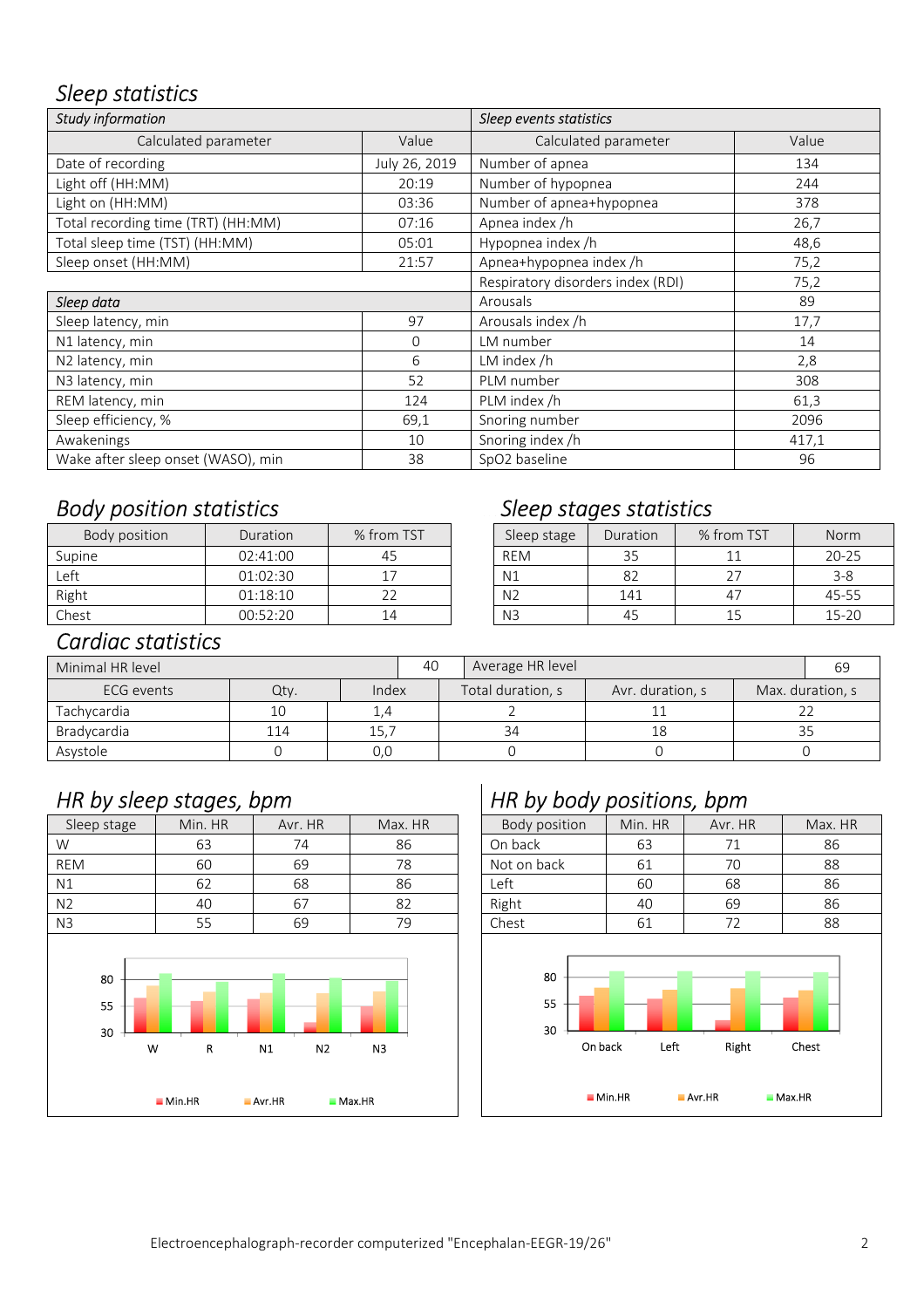#### *Arousals statistics*

| Arousals                  | Qty.         | Index $/h$                                              | Dur., s                                                 | Avr. dur., s             | Max. dur., s             | %           |
|---------------------------|--------------|---------------------------------------------------------|---------------------------------------------------------|--------------------------|--------------------------|-------------|
| Breathing related arousal | 81           | 16,1                                                    | 11                                                      | 8                        | 17                       | 91          |
| RERA                      | 0            | 0,0                                                     | $\Omega$                                                | $\mathbf 0$              | $\overline{0}$           | $\mathbf 0$ |
| LM related arousal        | $\mathbf{0}$ | 0,0                                                     | $\mathbf 0$                                             | $\mathbf 0$              | $\mathbf 0$              | $\mathbf 0$ |
| Spontaneous arousal       | 8            | 1,6                                                     | $\mathbf{1}$                                            | 8                        | 13                       | 9           |
| All arousals              | 89           | 17,7                                                    | 12                                                      | $\overline{\phantom{a}}$ | $\overline{\phantom{a}}$ | 100         |
| 9%                        | 91%          | Arouslas, %<br><b>RERA</b><br><b>LM</b> related arousal | <b>Breathing related arousal</b><br>Spontaneous arousal |                          |                          |             |

#### *SpO2 statistics*

| SpO2 baseline       |      | 96 | Minimal SpO2 level           |     | Average SpO2 level |               |               | 95 |
|---------------------|------|----|------------------------------|-----|--------------------|---------------|---------------|----|
| Event               | Qtv. |    | Duration, s.<br>Index $/h$ . |     |                    | Avr. dur., s. | Max. dur., s. |    |
| Desaturation        | 407  |    | 81.0                         | 143 |                    |               |               |    |
| Crytical SpO2 value |      |    | J.4                          |     |                    |               |               |    |

## *SpO2 by sleep stages, %*

| Sleep stage                                                           | Min. HR                         | Avr. HR                                           | Max. HR                       |                             | Body position                 | Min. HR                           | Avr. HR                        | Max. H |
|-----------------------------------------------------------------------|---------------------------------|---------------------------------------------------|-------------------------------|-----------------------------|-------------------------------|-----------------------------------|--------------------------------|--------|
| W                                                                     | 87                              | 97                                                | 100                           | On back                     |                               | 77                                | 95                             | 100    |
| REM                                                                   | 79                              | 95                                                | 100                           | Not on back                 |                               | 55                                | 92                             | 100    |
| N1                                                                    | 80                              | 96                                                | 100                           | Left                        |                               | 83                                | 96                             | 100    |
| N <sub>2</sub>                                                        | 77                              | 94                                                | 100                           | Right                       |                               | 82                                | 96                             | 100    |
| N <sub>3</sub>                                                        | 88                              | 94                                                | 100                           | Chest                       |                               | 55                                | 69                             | 86     |
| 100,0<br>95,0<br>90,0<br>85,0<br>80,0<br>75,0<br>70,0<br>65,0<br>60,0 | W<br><b>REM</b><br>■ % Min.SpO2 | N <sub>2</sub><br>N1<br>$\blacksquare$ % Avr.SpO2 | N <sub>3</sub><br>■% Max.SpO2 | 100<br>90<br>80<br>70<br>60 | 50<br>On back<br>■ % Min.SpO2 | Left<br>$\blacksquare$ % Avr.SpO2 | Chest<br>Right<br>■ % Max.SpO2 |        |

## *SpO2 values distribution Desaturations*

| Value       | Time<br>(min.) | Time<br>(% from TST) |                           | Value      | Quantity |
|-------------|----------------|----------------------|---------------------------|------------|----------|
| $100 - 94%$ | 211            | 70                   | $100 - 94%$               | $3 - 4%$   | 165      |
| $93 - 88%$  | 78             | 25,9                 | 93 - 88%                  | $5 - 10%$  | 182      |
| $87 - 80%$  | 10             | 3,3                  | <b>87 - 80%</b>           | $11 - 15%$ | 47       |
| $79 - 70%$  | 0              | $\mathbf 0$          | ■ 79 - 70%<br>$-69 - 60%$ | $16 - 70%$ | 13       |
| $69 - 60%$  | 0              | 0                    |                           |            |          |
| $59 - 50\%$ | 0              | 0                    | $59 - 50%$                |            |          |
| $< 90\%$    | 21             |                      |                           |            |          |

# *SpO2 by body positions, %*

| Sleep stage | Min. HR | Avr. HR | Max. HR | Body position | Min. HR | Avr. HR | Max. HR |
|-------------|---------|---------|---------|---------------|---------|---------|---------|
|             | 87      | 97      | 100     | On back       |         | 95      | 100     |
| ΞM          | 79      | 95      | 100     | Not on back   | 55      | 92      | 100     |
|             | 80      | 96      | 100     | Left          | 83      | 96      | 100     |
|             | 77      | 94      | 100     | Right         | 82      | 96      | 100     |
|             | 88      | 94      | 100     | Chest         | 55      | 69      | 86      |
|             |         |         |         |               |         |         |         |



| Value      | Quantity |  |  |  |
|------------|----------|--|--|--|
| $3 - 4%$   | 165      |  |  |  |
| $5 - 10%$  | 182      |  |  |  |
| $11 - 15%$ | 47       |  |  |  |
| $16 - 70%$ | 13       |  |  |  |